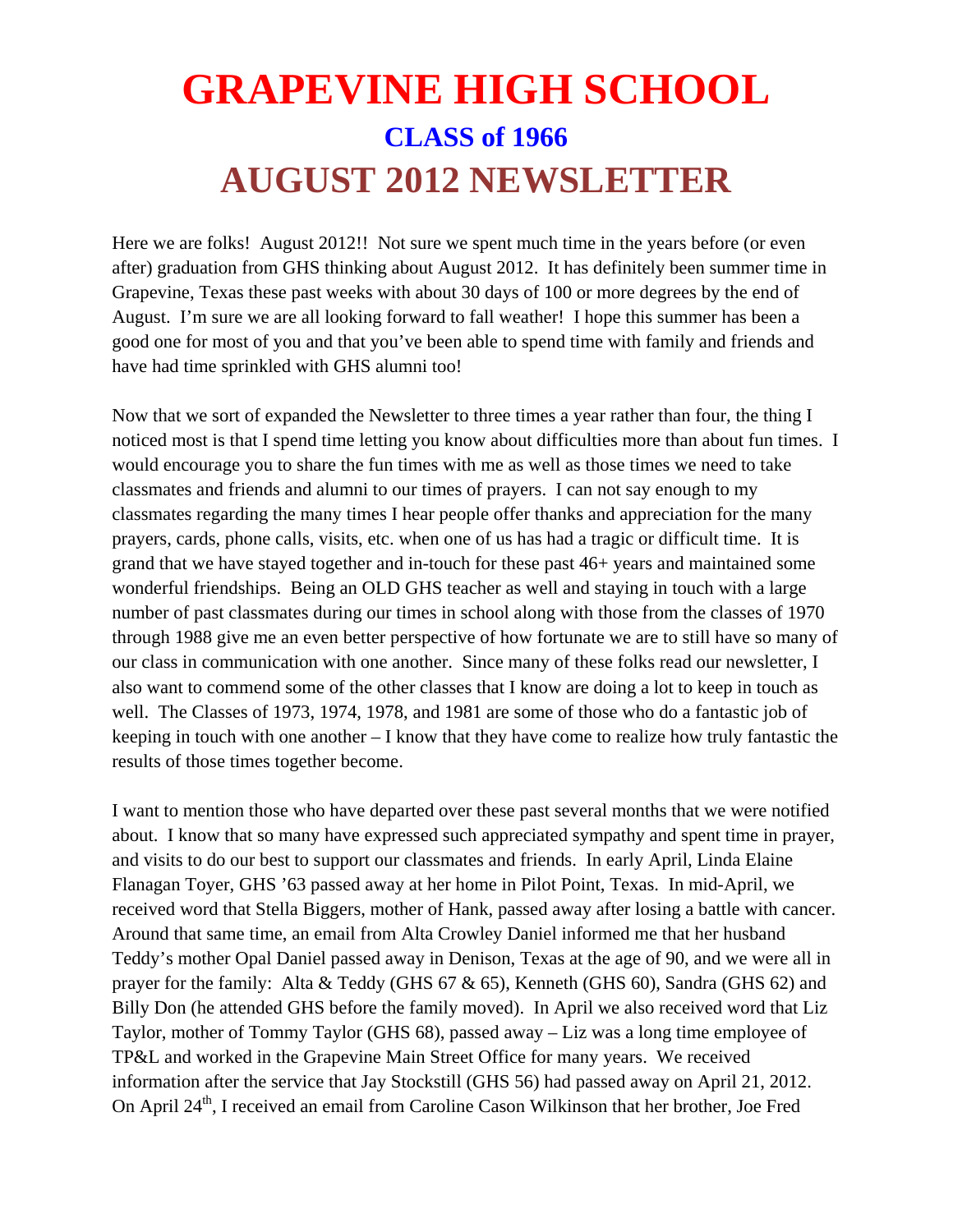Cason, Jr. had passed away that morning. Joe Fred had been beating the odds of Chronic Leukemia for 24 years and had been in the acute stage for the past five weeks. In June we received information on the passing of Eric Mitchell (GHS 67) who passed away from complications during surgery. In July, I received an email from Randy Robinson (GHS 66) that his mother, Carolyn Robinson had passed away on July  $4<sup>th</sup>$ , a year after suffering a debilitating stroke during surgery. On July 8, 2012, I was notified by classmate Sharon Huffman Smith (GHS 66) that her older brother Gerry Huffman (GHS 61) passed away.

Classmates Randy Flanagan and Larry Cox continue to battle health conditions these past months. Not only Randy and Larry, but Larry Cox's wife Sheila Cox was diagnosed with a 90% chance of bladder cancer in late April. After tests, she received news that there was no malignancy. She had been ill since December and had experienced times of blacking out and Larry would have to carry her to the car and take her to the ER. Word was that these type of tumors often return and she will need to continue to have tests every two or three months. Larry was diagnosed in May that he now had diabetes to add to his heart condition. Larry tires quickly and takes lots of medication and I know that he and Sheila appreciate the emails, cards and calls that have come their way.

Another of our classmates, Randy "Mouse" Flanagan continues to struggle with his health conditions these past months. Randy was in the hospital twice during May, as well as once in Baylor Grapevine and once in Tyler. He has been diagnosed with a new kind of pneumonia that is antibiotic resistant, his medication were slowing down his kidneys and the end of May they discovered that the first type of pneumonia was returning. With all the pneumonia and medications he was tiring very quickly and losing weight. In early July, after another round in the Tyler Hospital he returned home and they believe that he was cancer free. The bad news at that time was that his body could no longer tolerate the IV antibiotics because they were causing his systems to "shut down" due to his energy level and weight loss. At this point the doctors didn't feel as though surgery was an option.

I know you will all continue to pray for Larry Cox and Randy "Mouse" Flanagan as they battle their conditions. I know you will also include their families in those thoughts and prayers.

In mid-June, I got a call that Cindy Frye Barnes (GHS 68) and wife of David Barnes (GHS 63) was taken to the ER after telling David that she didn't feel well. She was experiencing some numbness and generally feeling sick. She was kept overnight at Baylor Grapevine and they believed that she had experienced a mild stroke. Thankfully the tests results didn't reveal any damage. She was given a stress test and that too didn't provide anything to alarm the doctors.

As July came around there was always activity with many of our class – due the number of birthdays our class celebrated. The month of July has the most birthdays of our GHS Class of 1966. And some of our number have turned from the normal celebratory activities in years past to take on the responsibilities of helping one another appreciate the age we are achieving. So, it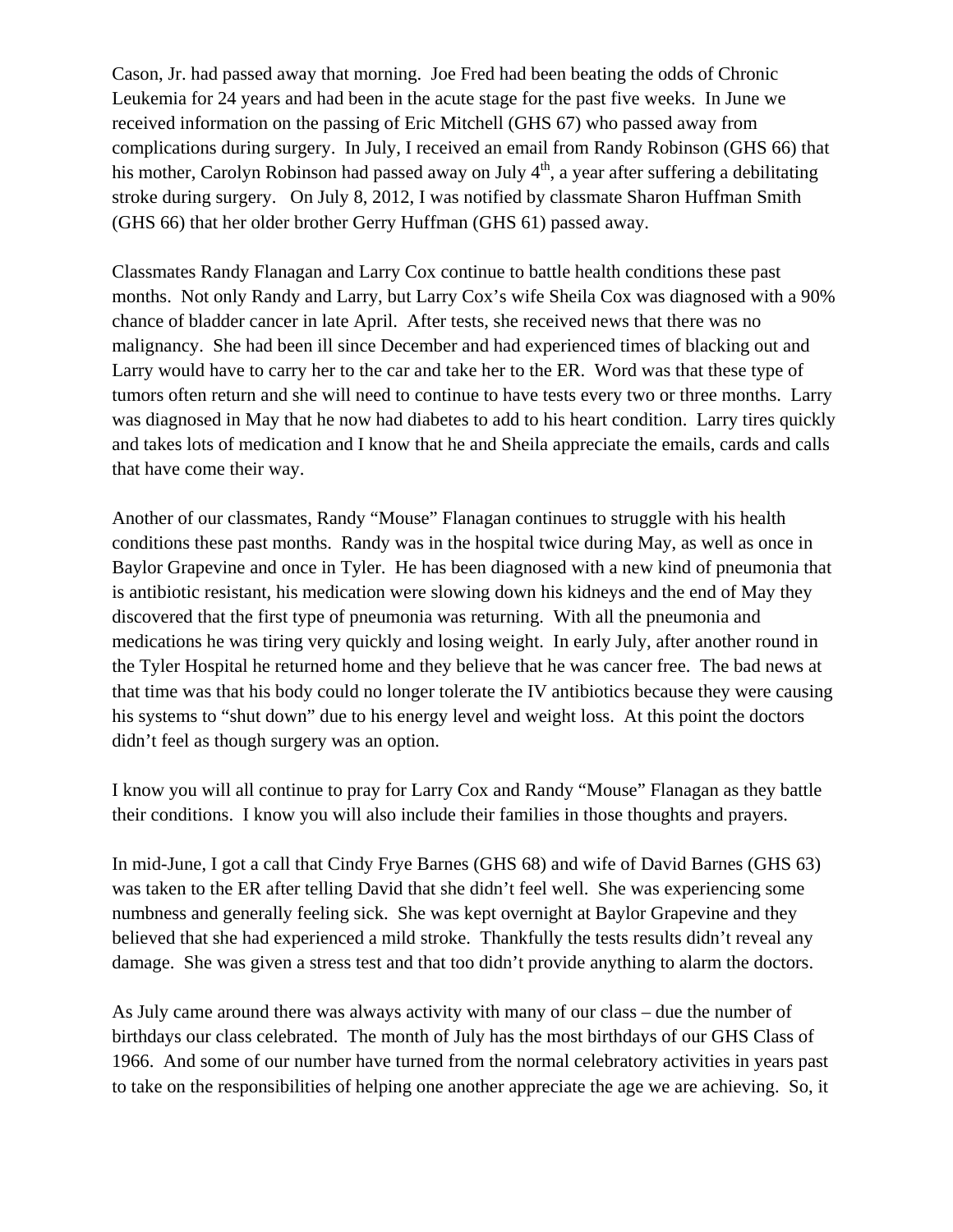is rather normal among some of us who get together at times for a friendly game of cards to take upon ourselves to let one another know at these times – we are getting old!!! So as we approached July  $20<sup>th</sup>$  – the Birthday of John Clinton Yancey, the emails began to flow in his direction, only to discover that John had been in the hospital for 9 days with a bad bacterial infection in his small intestine or he had developed Crohn's Disease. After a few days Crohn's Disease was ruled out and yet they could not determine the cause of this sever bacterial infection. I actually believe John spent his birthday in the hospital and was release on July  $21<sup>st</sup>$  (Bob Havran's Birthday). I spoke with John on July  $28<sup>th</sup>$  (he was home) and he said he was feeling much better, however, they still did not know what had caused the infection that he had been fighting for a month. He spent the next two weeks at home, continuing to take antibiotics. John went to the doctor on Tuesday, August  $7<sup>th</sup>$  and he is scheduled for Surgery on August  $15<sup>th</sup>$  when they will remove a portion of his small intestine and hopefully discover the cause of the infection. I know you join me in keeping John and Hilary in our prayers. I know that he and Rick Stacy have had conversations involving the intestine removal issue (Rick experienced that not too awfully long ago) and I appreciate them copying me so I could become nauseated reading all that!

Most days when I'm off and on Saturday mornings, I go to Lynda Yarbrough's Waffle Way for coffee. There I get to spend time learning from some of my "older friends" - Joe Wright, Jimmy Dossey, Bill Powers and the like. It is truly a "learning experience"!!!

Just a couple of weeks ago, Jimmy Dossey (Jeannine's older brother) told me that Jeannine was in the hospital but wasn't sure of the situation. The morning of August  $12<sup>th</sup>$  I received an email from Mary Alering Wiggins that Jeannine had a stroke 3 weeks ago which has affected her right side and she is starting therapy next week (August  $13<sup>th</sup>$ ). Mary said that they almost lost her - she was flown to a hospital in Memphis where they were finally able to stabilize her blood pressure. She still has a long way to go. Mary and I know that she would certainly appreciate our prayers and support over these next days to come. Mary said she would help keep us up-to-date on her progress. The last day of August Mary talked to Jeannine and told her that the Class of '66 was praying for her recovery and her tearful response was "I thought they all forgot about me it has been so many years". Mary said it made her very happy. So, continue your prayers for Jeannine.

Some people, even outside our class do enjoy getting and reading our Class Newsletters…I honestly get a number of emails after each one is posted. Here are a few I received from the posting of the April 2012 Newsletter:

Love getting these! Thanks so much!!! Cyndi Powell (GHS 68)

Larry: thank you so much for the wonderful newsletters & keeping us all connected. I don't know what we would do without you. Blessings, BAM (Beth Adams Moore GHS 70)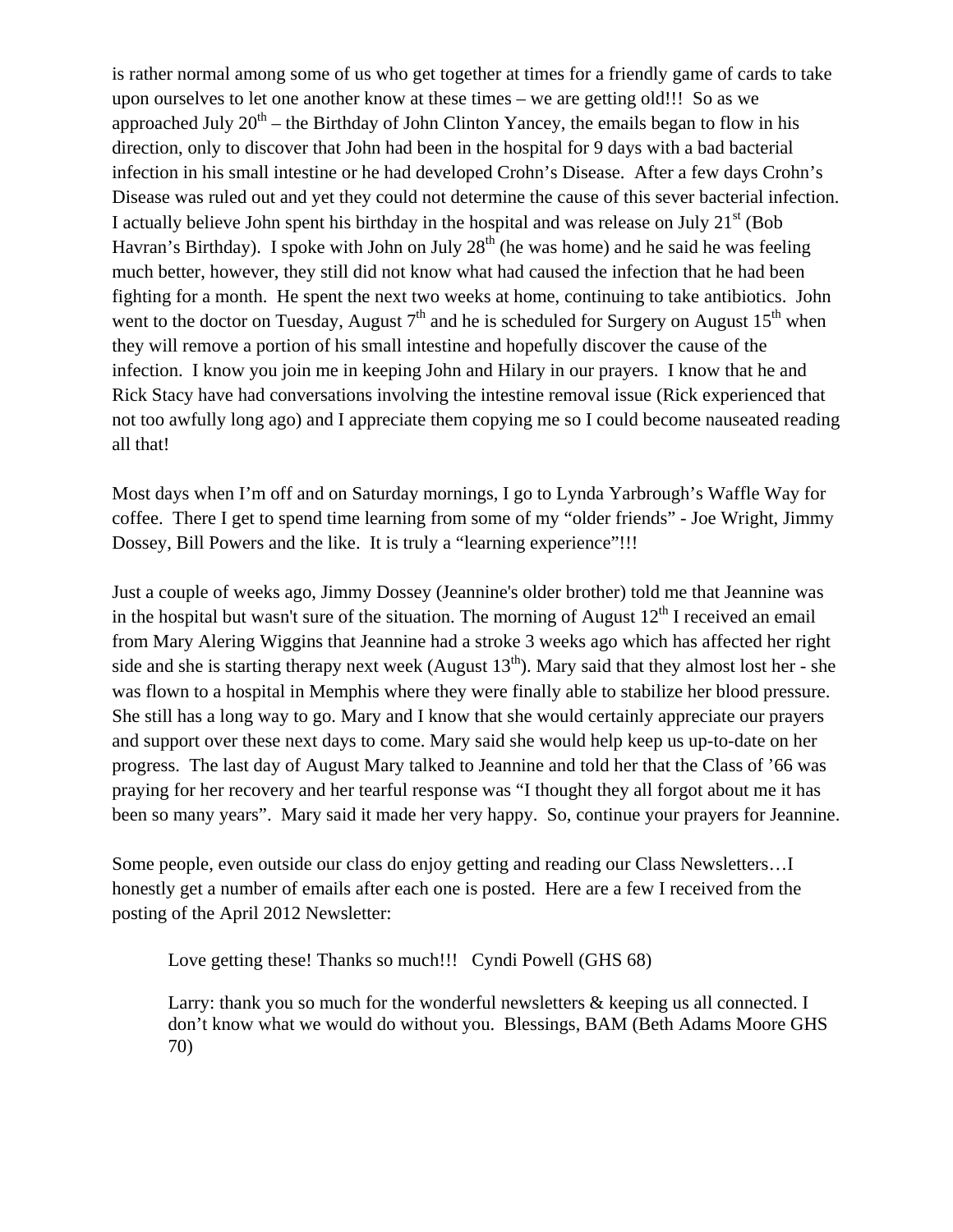Larry – thank you for your hard work on the newsletters. I'm not a 66 grad as you know but I read every word. Thank you also for all the updates on news from the hometown. Best wishes. Susan Post Sanford

I enjoy your website. The welcome letter is so reflective. We are the Pampa High School class of 1965. Since the Austin PHS group started gathering, one of our DFW classmates asked if we could have a "local" gathering. We had our  $4<sup>th</sup>$  one last Saturday. Now the Houston and Colorado groups meet, too. PHS Class of 1962 is planning their  $50<sup>th</sup>$  reunion and I want to get ideas from them. They actually are meeting at Austin Dude Ranch here in Grapevine! Small world. Thanks for sharing your website with me! Pma

Good newsletter, Larry. I really appreciate all that you do.

You know who I really miss is Gail (Armstrong) Schneider. I met up with Gail in January '09, only a couple of months before my mother died. Then, when I came home for Mother's funeral, etc., Gail insisted on lending me a large vehicle all the time I was there. We went out to Southlake and walked around the shopping area, working out where our house had been, where the Armstrong, Anderson and Sheldon houses had been, etc., and we spent a bit of time in the old Easter cemetery that is in the middle of the car park there, which used to be in Mr. Jim Davis' field, across the road from our house. We had a great time, and I was kicking myself for having gone approximately 42 years without seeing Gail, who was virtually my oldest childhood friend (-- I never remember not knowing her). And then when she died so suddenly in August of the same year (2009), I felt SUCH a loss -- to have been with her again and picked up that friendship like it had never had a break -- and then for her to be gone so quickly; in short, I felt so cheated. I am in frequent e-mail communication with her husband, Rich, who I had never known before. He's a great guy. Anyway, I digress -- great newsletter. Keep up the good work, and stay safe and healthy! Big hugs, Mary (Banks, GHS 65)

Larry, Many thanks for the hours of hard work you do for the GHS class of 1966. While some of the news is heartbreaking, it does give each of us a moment to pause to remember old friends & family & hopefully encourages each of us to reach out to other class mates & share memories.

I do have some good news from my home front. I retired last June 15th after 39 years with Dial Finance, Norwest Financial & Wells Fargo. We've spent the last 10 months traveling in the 5th wheel, an Alaska cruise & many visits to the boys & grandkids. About finished with the "honey do list"  $\omega$  the house  $\&$  in between I've played some bad golf with Jay Starnes, Dennis Little & occasionally Kerry McCombs. Overall Life is Good! Our best to all our classmates! Ronald Blackshear (GHS 65)

Larry, thank you for all you do for us (the GHS grads of the 60's). You are a wonderful friend. I do not tell you often enough how much you mean to me. Sincerely, Bob Havran (GHS 66)

Larry thank you for all you do in keeping us informed. You are right this has been a tough year but God is still in control. All though the news lately seems to be about death, I am glad you are keeping us informed. Thank you! Blessings to you and Linda! Bobbie Mitchell (GHS 66)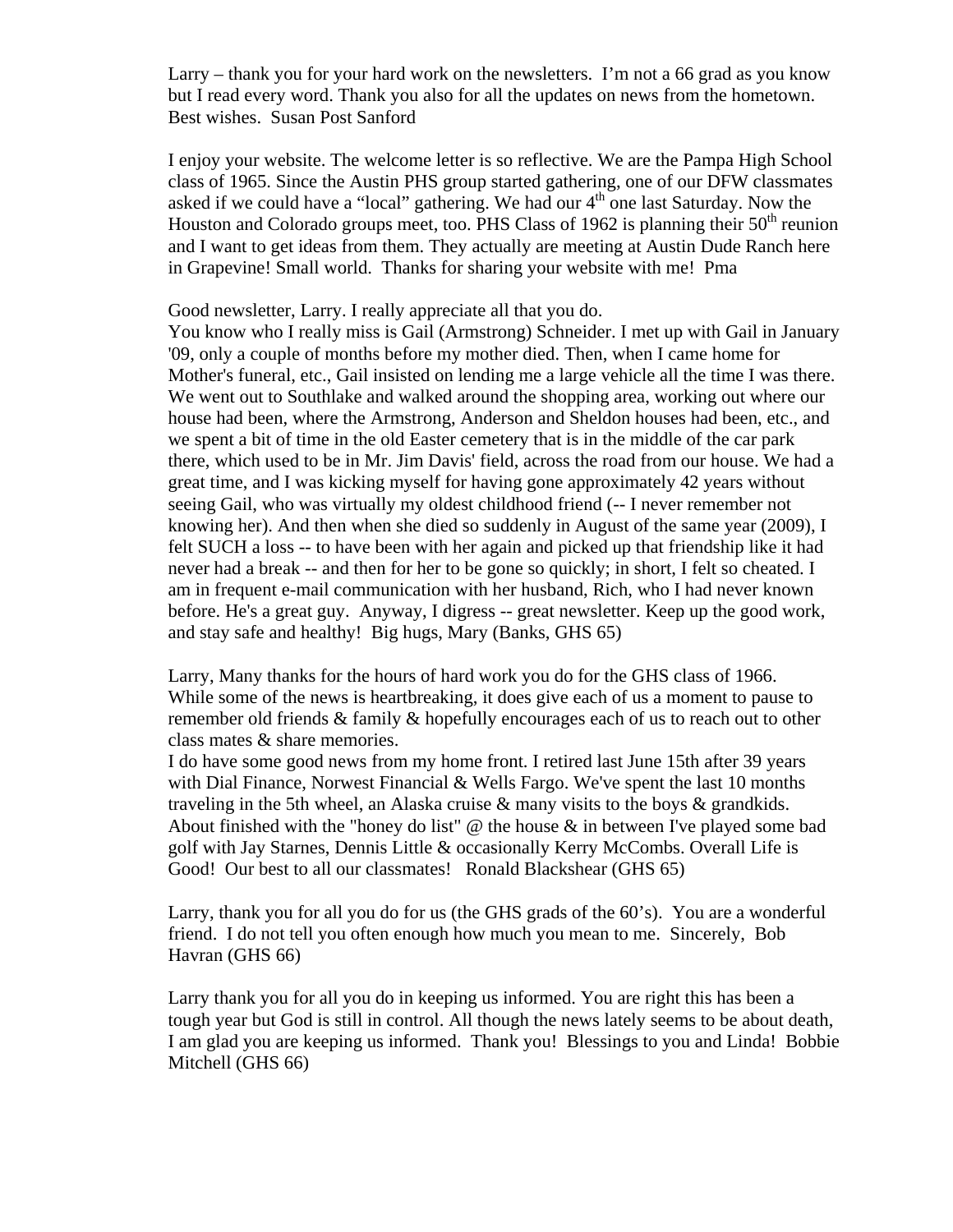As I had told classmates a few months back – Darrell & Donna Faglie sold their property in Southlake, purchased a house in Bowie (while the contemplate building in Forestburg) and as advertised, they hit the road traveling. Most recently they have returned from almost two months of travel.

Darrell & Donna left home on June  $28<sup>th</sup>$  with their son Ray and his wife Deanna headed for Salem Baptist Church in Cochran, Georgia. A long the way they stopped in Meridian, Mississippi to visit Jimmy Rodger's Museum and rode the Denzel Carousal. In Montgomery, Alabama they toured the first White House of the Confederacy, first Capitol building of Alabama and the Hank Williams Museum and of course ate a hotdog at Chris's. In Tuskegee, Alabama they visited the Booker T. Washington and George Washington Carver Museum. From there we went to Salem Georgia and worked on a church for a week with a really fine congregation that Donna said fed them too well!

Their next stop was Savannah, Georgia for a city tour and a visit to Paula Deen's restaurant and gift shop. They visited the birthplace and museum for Juliette Gordon Low who founded Girl Scouts of America. In Charleston, South Carolina they toured the city with a mule carriage ride and a cruise trip to Fort Sumter Island. They then proceeded to the coast in South Carolina for 5 days of kayaking, fishing, crabbing and watching the dolphins swim around Ray's kayak (not sure why).

Ray and Deanna headed home and Darrell & Donna headed to the Blue Ridge Parkway. They started the trip up the parkway at Asheville with a Bluegrass Festival in the park on July  $16<sup>th</sup>$  and were on the parkway until July  $26<sup>th</sup>$ . They enjoyed camping, river kayaking, amazing scenery and many side trips off the parkway to visit the communities and attend festivals to listen to bluegrass music. They said they found out why Kent and Beverly Kennedy love that part of the country - great summer temperatures and wonderful friendly people. They finished the parkway in West Virginia.

Then they headed to Ohio, Indiana and Illinois winding up in Iowa for a reunion on August  $5<sup>th</sup>$ . They made a short side trip to Nebraska and headed south for hotter temperatures. Donna said they traveled 4609 miles and visited 17 states. They are planning on spending another week in Ardmore, Ok working on the Rawhide Cowboy Church and then start their Forestburg house in September. When it is finished they said they may lock the doors and head out the other direction. They said that they felt so blessed to live in this beautiful country filled with such fine loving people and are having the opportunity to see it! OK, we are all envious!!! Sounds like a great trip – with more to come!!!

Info just out on **Homecoming 2012** for Grapevine High School:

Thursday, October 11, 2012 – 6:00 p.m. – Parade down Main Street

Friday, October 12, 2012 – 10:00 a.m. – Hall of Fame Reception in GHS Library

Friday, October 12, 2012 – 7:00 p.m. Homecoming Game GHS vs. Irving at Mustang Stadium Saturday, October 13, 2012 – 5:30 check-in starts, dinner at 6:30 – GHS Ex-Student Association